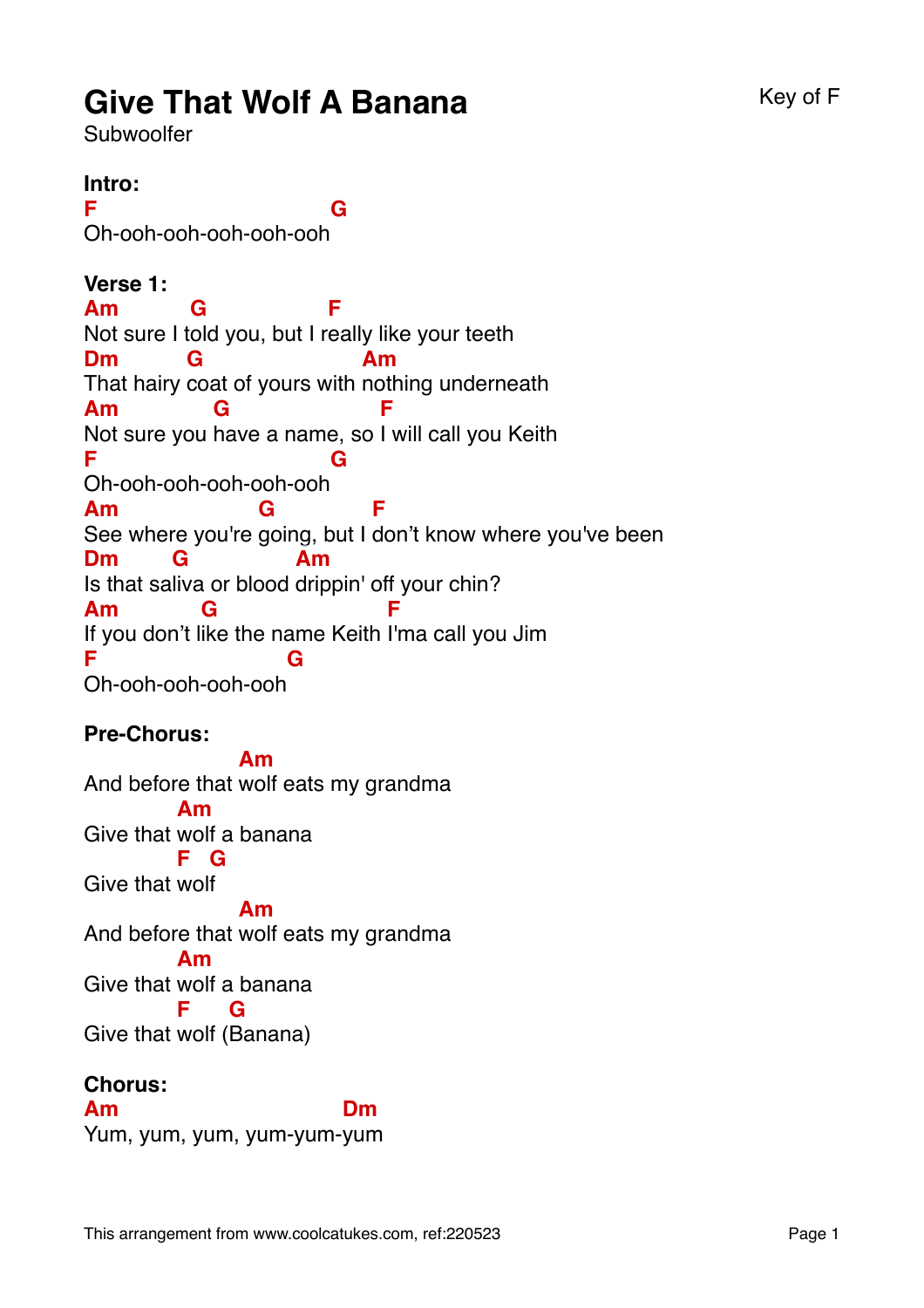Yum, yum, yum, yum, yum, yum, yum-yum-y um **F G Am** Yum, yum, yum, yum-yum-yum **Dm F G**

Yum, yum, yum, yum, yum, yum, yum-yum-yum (banana)

# **Verse 2:**

**Am** I like the scent of every meal on your breath **G F Dm** That hunger in you, I'm in danger now, I guess **G Am Am** Let's go to grandma's, you say grandma tastes the best **G F F** Oh-ooh-ooh-ooh-ooh-ooh **G**

## **Pre-Chorus:**

And before that wolf eats my grandma **Am** Give that wolf a banana **Am** Give that wol f (I want your grandma, yum, yum **F G** And before that wolf eats my grandma **Am** Give that wolf a banana **Am** Give that wolf **F G** (Someone give that wolf a banana) **Chorus: Am** Yum, yum, yum, yum-yum-yum **Dm** Yum, yum, yum, yum, yum, yum, yum-yum-y um (someone give that wolf a **F G** banana) **Am** Yum, yum, yum, yum-yum-yum **Dm** Yum, yum, yum, yum, yum, yum, yum-yum-y um (someone give that wolf a **F G** banana)